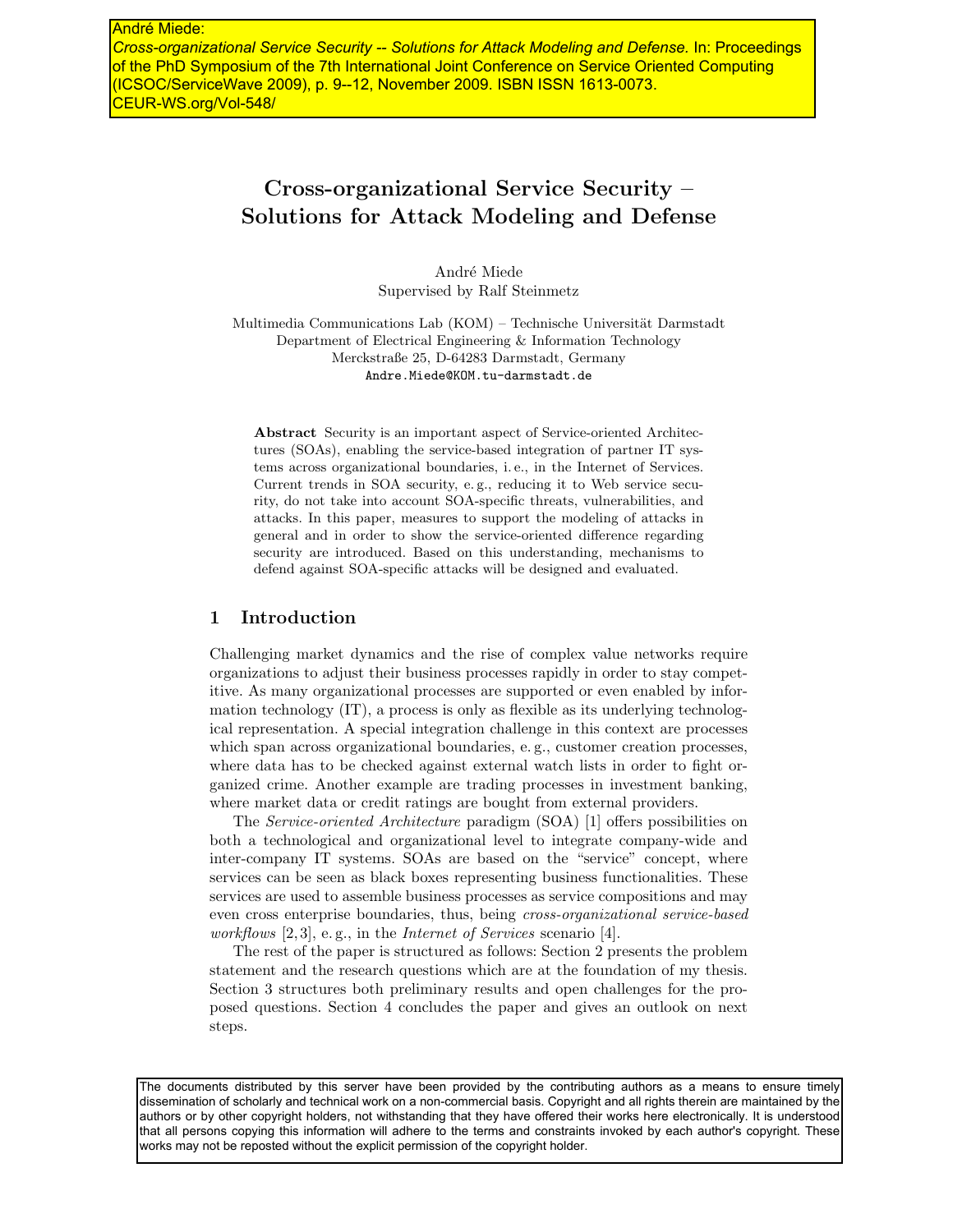# 2 Problem Statement and Research Objectives

Just as any economic system requires security in order to work and to be accepted by its participants, the security of the involved systems, exchanged messages, and used communication channels has to be ensured for cross-organizational servicebased collaboration. Achieving and guaranteeing basic IT security goals such as confidentiality, authentication, authorization, non-repudiation, integrity, and availability [5–7] is an absolute must in this context and still an active topic, both in research and industry. Thus, the differences SOA introduces into the field of IT security have to be analyzed and addressed.

The main tenor of current SOA security research is that conventional security measures are not sufficient in the SOA context [2, 8–10]. For example, a major argument in this context is the necessity to switch from point-to-point-security to end-to-end-security, because any used service can call an arbitrary number of different services on its own. Another argument is the need for decoupled security decision points, in SOA usually called security-as-a-service. Yet another trend is to equalize SOA security with Web service security, reducing SOA security requirements to Web service security standards and their configuration.

While these approaches are important building blocks for SOA security, they are not sufficient as they do not take into account SOA-specific threats, vulnerabilities, and the corresponding attacks. In order to close this gap, the following research challenges and objectives were identified:

- 1. Analyze SOAs regarding security challenges and specific attack scenarios, e. g., for the Internet of Services. The analysis must not be limited to particular SOA implementations, i. e., Web services, but focuses on SOA characteristics such as loose coupling, composability, etc. Based on the analysis of these security impacts, SOA-specific attacks have to be identified and modeled.
- 2. Develop means to understand and model attacks in general, i. e., analyze and define the elements they consist of. This objective is not service-specific, but a general IT security challenge. The results of this objective are used to model the SOA-specific attacks identified in the first objective.
- 3. Provide technology-independent solutions to defend against SOA-specific attacks. Based on the modeled attack scenarios, selected countermeasures have to be developed or adapted from other areas of research in order to make cross-organizational SOA scenarios safer.

The next section discusses my proposed solutions and their expected outcomes for theses challenges.

## 3 Proposed Solutions and Expected Outcomes

Addressing the research challenges and objectives outlined in Section 2, my research focuses on the following solution building blocks as depicted in Figure 1. In the following, for each of these solution building blocks, first results, their impact, and the progress beyond the state of the art is briefly discussed.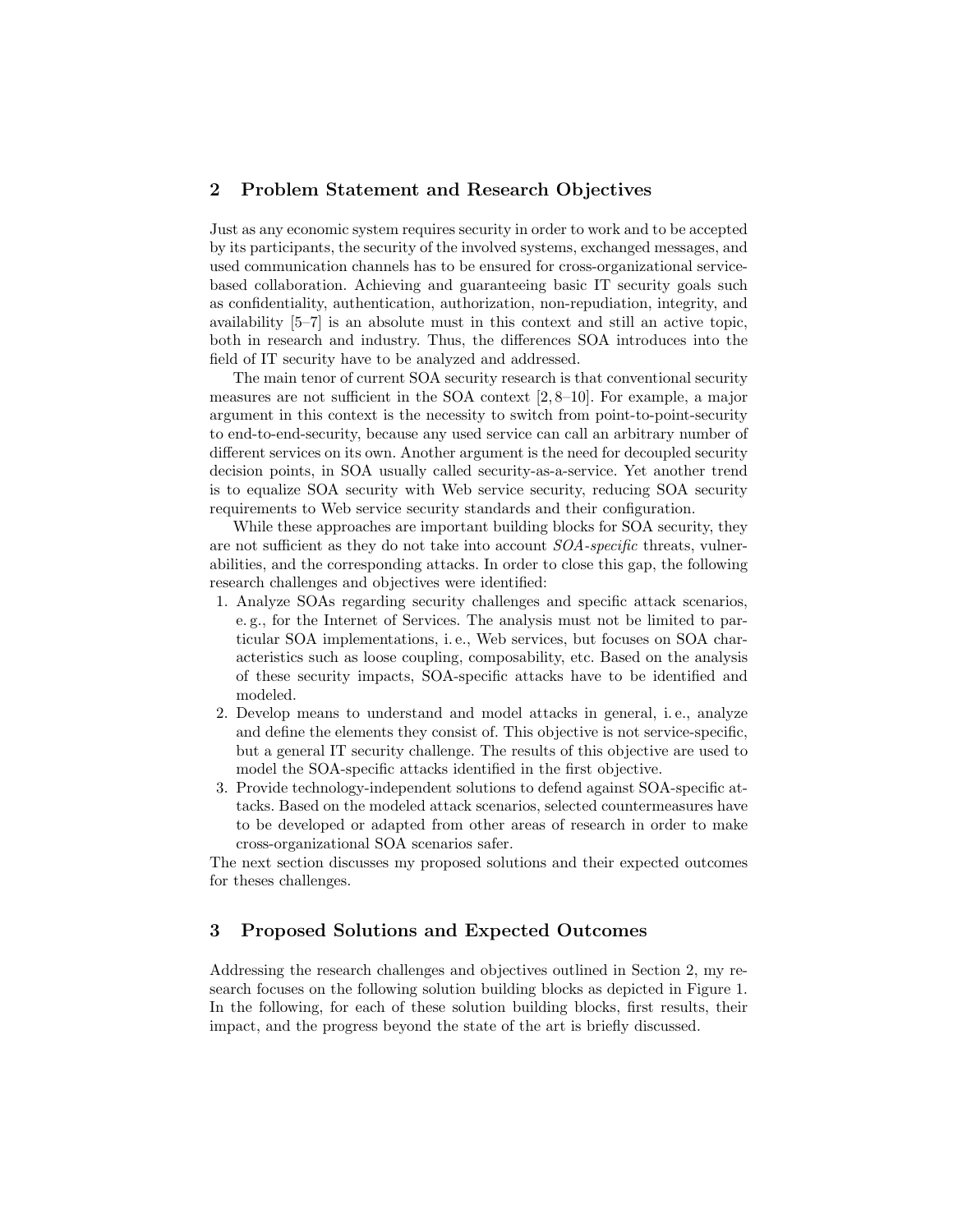

Figure 1. Research structure and approach

# 3.1 Cross-organizational Security – The Service-oriented Difference

Cross-organizational SOA security deals with the application of core IT security concepts such as threats, vulnerabilities etc. on the elements of crossorganizational SOA such as loose coupling, composability, etc. These elements are assembled in the form of a conceptual model which is based on SOA definitions and descriptions found in standard literature on SOA [2, 3, 11–13] (cf. Figure 2). The goal is to evaluate the security impact of single SOA elements and their relationships. While single security aspects of these elements are already well-known, i.e., for distributed systems characteristics, the combination of and relationships between the SOA elements as well as their impact makes crossorganizational SOA a special security challenge [14]. An example for such an impact is compromising an organization's legal or regulatory compliance, which can result in fines, the revocation of licenses, or loss of customer trust. Composability has also a high security impact, creating seams for exploitation, e. g., caused by the incomplete integration of different security technology, or by the possibility to introduce malicious services into the composition.

Compared to standard literature on SOA [2, 3, 11–13], which differ in their definitions, presentation, and coverage of SOA core elements, this approach offers a compact and visual inventory as a basis for communication and analysis, i. e., a dedicated SOA security analysis.

#### 3.2 A Generic Metamodel for IT Security

The proposed generic metamodel for IT security [14] brings together the most important ideas of IT security (including their relationships) and consists of three main parts: a Core of basic IT security concepts, Attacks, and Countermeasures.<sup>1</sup> It lays the foundation for describing and understanding the different elements of attacks and countermeasures in an IT security context.

 $^{\rm 1}$ http://www.kom.tu-darmstadt.de/~miede/soasecurity/secmetamodel.pdf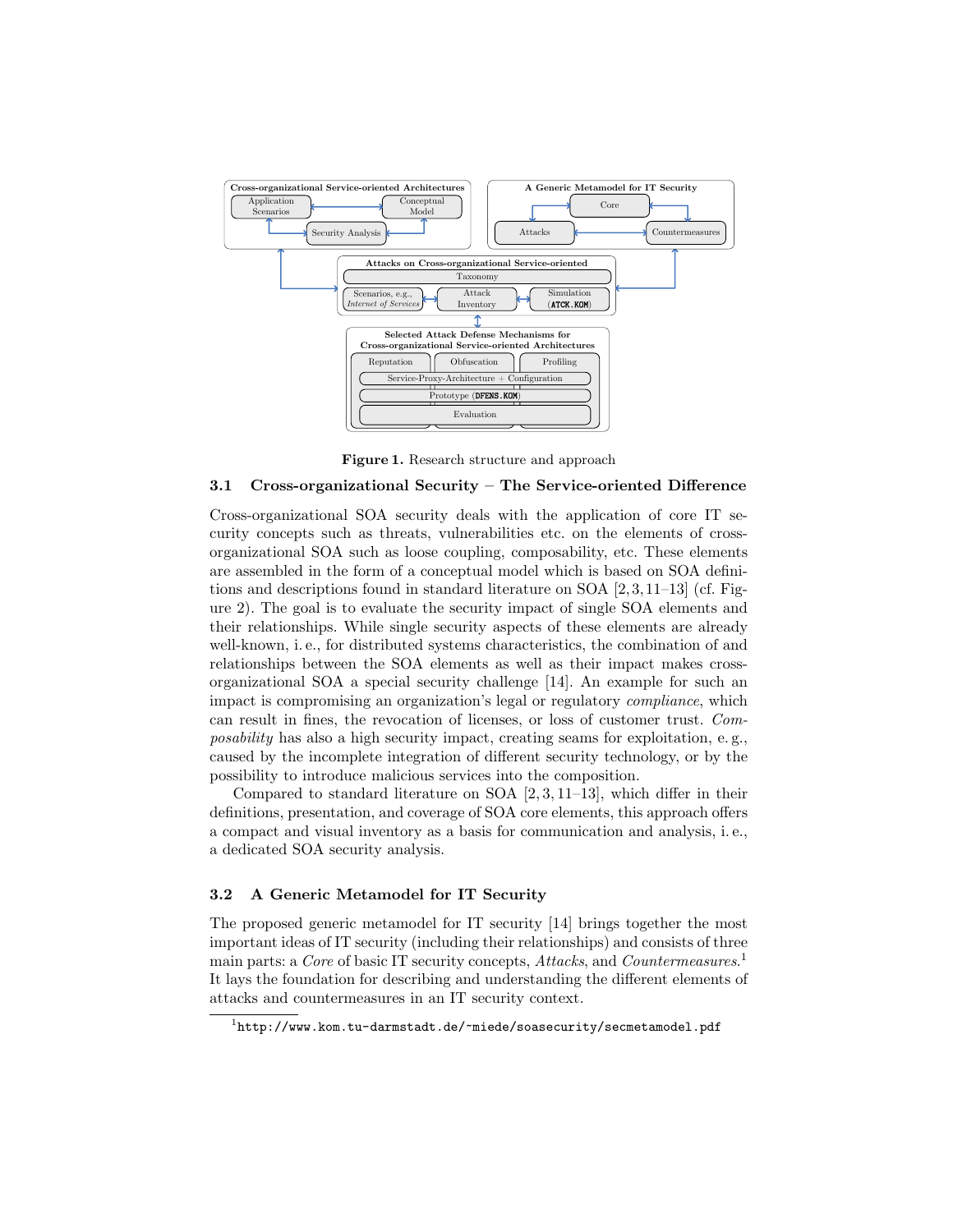

Figure 2. Conceptual model of cross-organizational SOA [14]

In order to show the applicability of the metamodel to real-life scenarios, attacks on different distributed systems were modeled, i. e., on Peer-to-Peer systems, on Mobile ad hoc Networks, and in SOA contexts. Compared to similar concepts such as attack patterns [15,16] or security patterns [17], this metamodel offers building blocks which help with actually assembling such patterns, thus, improving the means to understand and model attack knowledge.

#### 3.3 Attacks on Cross-organizational Service-oriented Architectures

Cross-organizational SOA-specific attacks target vulnerabilities of single SOA elements and combinations thereof (cf. Figure 2). All types of attacks which are already known from classic distributed systems or which focus on specific technologies, i. e., Web services, are not considered cross-organizational SOAspecific attacks. This is due to the fact that these attacks can also occur outside SOA contexts. Examples for such attacks are XML injections to manipulate the structure of messages or Denial of Service attacks via oversized payload using a very large message [18]. However, these attacks still pose a threat for crossorganizational SOA and have to be addressed by common countermeasures such as message validation and processing mechanisms [18]. This approach is depicted in Figure 3, using abstraction layers as an attack taxonomy for SOA.

Examples are service selection attacks, where differences in the security level a provider offers are exploited. The analysis of service consumer-provider-communication can also be an attack to gather information about the business (requests, used providers, time, frequency, etc.). Loosely coupled and malicious service compositions are a likely attack as well, if "good" services are encapsulated by "bad" ones in order to manipulate data or to gather information.

Compared to other work on SOA attacks [2,8,10,18] which have a strong focus on Web service technologies, this approach adds insights on attack scenarios which target specific SOA elements such as loose coupling and composability.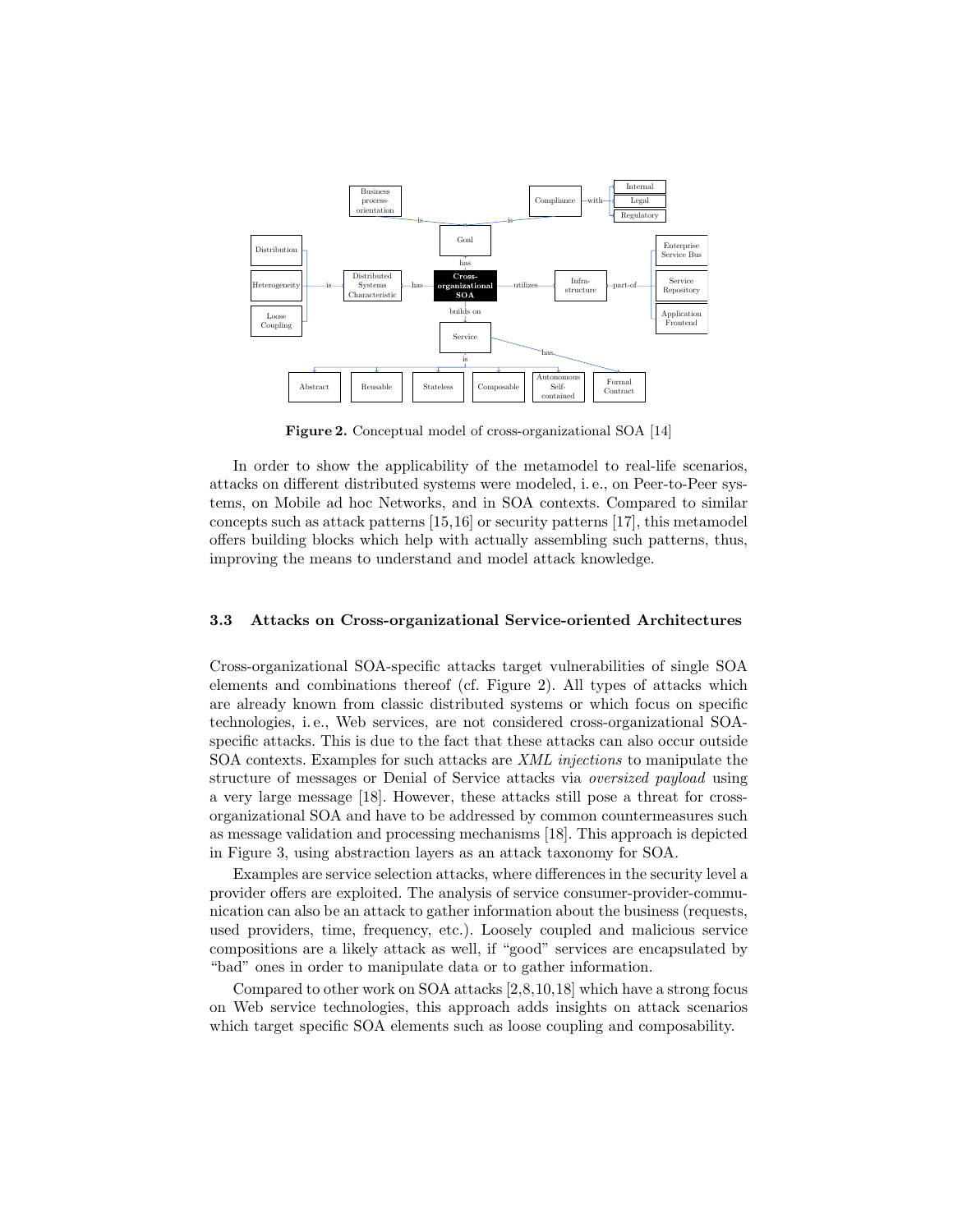| $Busi$ -<br>$\operatorname{ness}$ | <b>Business Processes</b><br>6.   | Actual process vs. target process               |
|-----------------------------------|-----------------------------------|-------------------------------------------------|
| Aggre-<br>gation                  | System Landscape<br>5.            | Combination of all systems and technology below |
| $Servi$ -<br>292                  | 4. Service based Workflows        | SOA concepts (loose coupling, composability)    |
| Technology                        | Payload<br>3.                     | Communication payload (SQL, XML, )              |
|                                   | <b>High-Level Protocols</b><br>2. | Message exchange $(HTTP(S), JMS,)$              |
|                                   | Low-Level Protocols<br>1.         | Network traffic, packets, transport (TCP,IP,)   |

Figure 3. SOA security abstractions layers [14]

### 3.4 Selected Attack Defense Mechanisms

Based on the above results, several areas of interest for defense mechanisms were identified and now have to be evaluated regarding their potential for deeper research activities. These areas are the following:

- 1. decentralized service provider reputation for securing service compositions,
- 2. communication obfuscation, e. g., using Mixes [19], to avoid the exposure of information about business activities in the case of traffic analysis, and

3. service consumer profiling for detecting malicious service consumer behaviour. It is planned not to pursue each of these areas in full depth, but to develop initial concepts in order to determine which area is the most fruitful for valuable contributions beyond existing approaches.

A prototype (DFENS.KOM) as basis for the above areas is already in development and it is based on an open-source SOA platform. There, service consumer and provider communication is relayed via a messaging system which was enhanced to forward messages to a proxy system. Via a configuration policy, this proxy is planned to trigger certain dedicated agents, e. g., for profiling consumer behaviour and checking against existing profiles, for obfuscating the communication to complicate traffic analysis, or for gathering reputation information about consumer and provider.

# 4 Conclusions and Future Work

As outlined above, the basic structure as well as the theoretical and conceptual foundation of the thesis is already in place (Sections 3.1–3.3) and will be further refined as follows:

- a critical revision of the conceptual SOA model elements regarding completeness, redundancies, and relationships,
- further extensions of the IT security metamodel regarding countermeasures and possibly adapting it to the Meta-Object Facility (MOF) standard,<sup>2</sup>
- identifying attack sub-steps from lower layers, the creation of a detailed attack model inventory, and implementing attack models for simulating attack behaviour in an Internet of Services scenario (ATCK.KOM).

 $^{2}$ http://www.omg.org/mof/